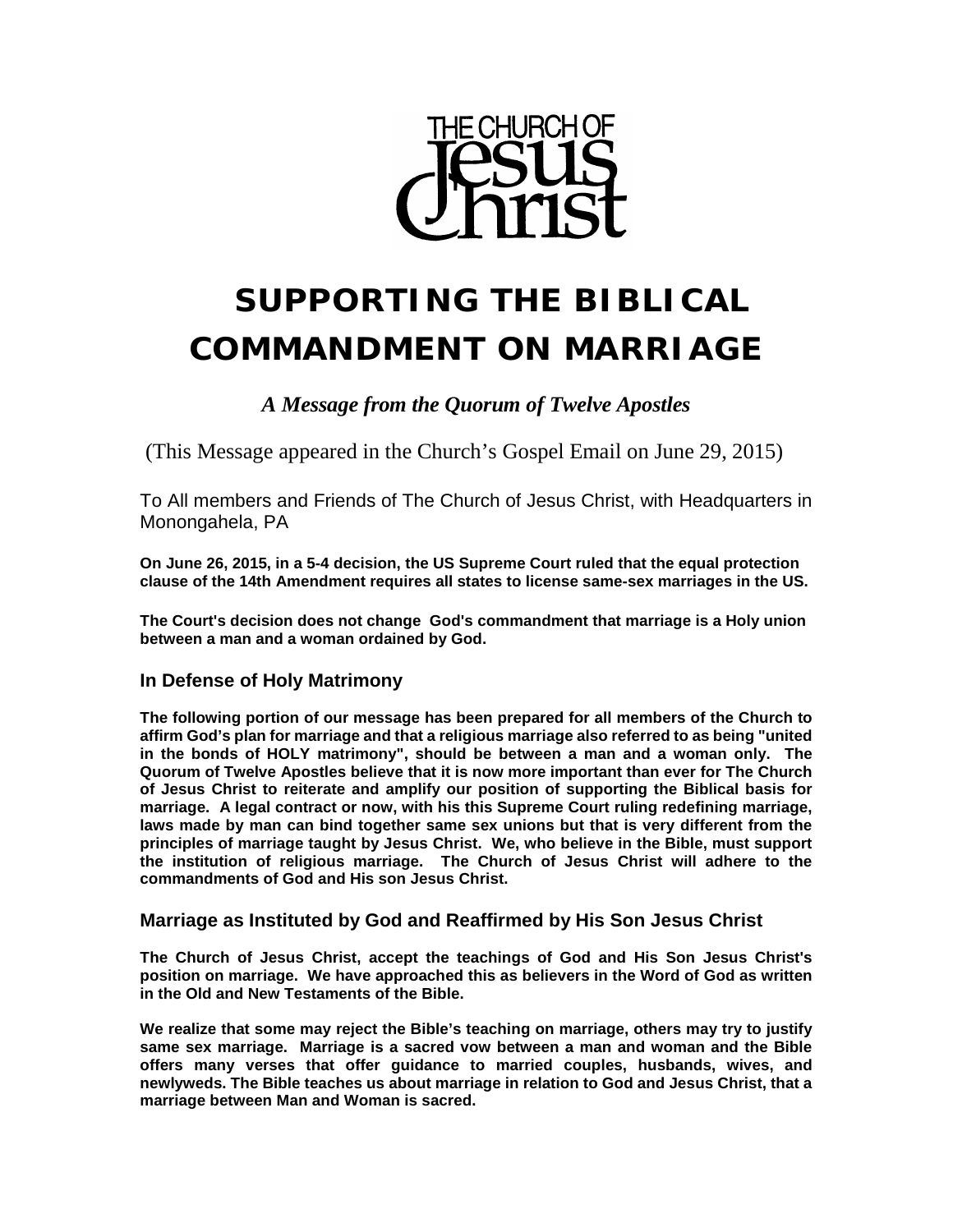**We have accepted a belief system based on God's Word (Genesis 1 and 2) and the teachings of Jesus Christ (Matthew 19) that marriage is between a Man and a Woman. Genesis is very clear on how Adam and Eve should be "fruitful, multiply and replenish the Earth'**

**We do not agree that the Biblical description of marriage should have been redefined to include same sex unions. We also do not intend to try and interpret the legal status of unions formed by any one in our society. All of God's creation has Freedom of Choice.** 

**We use the following scriptures to support our position on marriage:**

#### *Genesis 1*

*<sup>27</sup> So God created man in his own [image, in the image of God created he him; male and](http://www.kingjamesbibleonline.org/Genesis-1-27/)  [female created he them.](http://www.kingjamesbibleonline.org/Genesis-1-27/)*

*<sup>28</sup> [And God blessed them, and God said unto them, Be fruitful, and multiply, and replenish](http://www.kingjamesbibleonline.org/Genesis-1-28/)  [the earth, and subdue it: and have dominion over the fish of the sea, and over the fowl of](http://www.kingjamesbibleonline.org/Genesis-1-28/)  [the air, and over every living thing that moveth upon the earth.](http://www.kingjamesbibleonline.org/Genesis-1-28/)*

#### *Genesis 2*

*<sup>18</sup> And the LORD God said, It is [not good that the man should be alone; I will make him an](http://www.kingjamesbibleonline.org/Genesis-2-18/)  [help meet for him.](http://www.kingjamesbibleonline.org/Genesis-2-18/)*

<sup>19</sup> And out of the ground the LORD God formed every beast of the field, and every fowl of *the air; and brought them [unto Adam to see what he would call them: and whatsoever Adam](http://www.kingjamesbibleonline.org/Genesis-2-19/)  [called every living creature, that was](http://www.kingjamesbibleonline.org/Genesis-2-19/) the name thereof.*

*<sup>20</sup> [And Adam gave names to all cattle, and to the fowl of the air, and to every beast of the](http://www.kingjamesbibleonline.org/Genesis-2-20/)  [field; but for Adam there was not found an help meet for him.](http://www.kingjamesbibleonline.org/Genesis-2-20/)*

*<sup>21</sup> [And the LORD God caused a deep sleep to fall upon Adam, and he slept: and he took one](http://www.kingjamesbibleonline.org/Genesis-2-21/)  [of his ribs, and closed up the flesh instead thereof;](http://www.kingjamesbibleonline.org/Genesis-2-21/)*

*<sup>22</sup> [And the rib, which the LORD God had taken from man, made he a woman, and brought](http://www.kingjamesbibleonline.org/Genesis-2-22/)  [her unto the man.](http://www.kingjamesbibleonline.org/Genesis-2-22/)*

*<sup>23</sup> And Adam said, This is [now bone of my bones, and flesh of my flesh: she shall be called](http://www.kingjamesbibleonline.org/Genesis-2-23/)  [Woman, because she was taken out of Man.2](http://www.kingjamesbibleonline.org/Genesis-2-23/)4 [Therefore shall a man leave his father and his](http://www.kingjamesbibleonline.org/Genesis-2-24/)  [mother, and shall cleave unto his wife: and they shall be one flesh.2](http://www.kingjamesbibleonline.org/Genesis-2-24/)5 [And they were both](http://www.kingjamesbibleonline.org/Genesis-2-25/)  [naked, the man and his wife, and were not ashamed.](http://www.kingjamesbibleonline.org/Genesis-2-25/)*

#### *Matthew 19*

*1 And it came to pass, that when Jesus had finished these sayings, he departed from Galilee, and came into the coasts of Judaea beyond Jordan;*

*<sup>2</sup> [And great multitudes followed him; and he healed them there.](http://www.kingjamesbibleonline.org/Matthew-19-2/)*

*3 [The Pharisees also came unto him, tempting him, and saying unto him, Is it lawful for a](http://www.kingjamesbibleonline.org/Matthew-19-3/)  [man to put away his wife for every cause?](http://www.kingjamesbibleonline.org/Matthew-19-3/)*

*<sup>4</sup> [And he answered and said unto them, Have ye not read, that he which made them](http://www.kingjamesbibleonline.org/Matthew-19-4/) at the [beginning made them male and female,](http://www.kingjamesbibleonline.org/Matthew-19-4/)*

*<sup>5</sup> [And said, For this cause shall a man leave father and mother, and shall cleave to his wife:](http://www.kingjamesbibleonline.org/Matthew-19-5/)  [and they twain shall be one flesh?](http://www.kingjamesbibleonline.org/Matthew-19-5/)*

*<sup>6</sup> [Wherefore they are no more twain, but one flesh. What therefore God hath joined together,](http://www.kingjamesbibleonline.org/Matthew-19-6/)  [let not man put asunder.](http://www.kingjamesbibleonline.org/Matthew-19-6/)*

**It is clear that Jesus emphasized God's ideal for marriage: That He intended that a man and a woman choosing to be joined together do so in the bonds of HOLY Matrimony, for life; that they become one flesh; and, that they will never be separated by their own individual desires.**